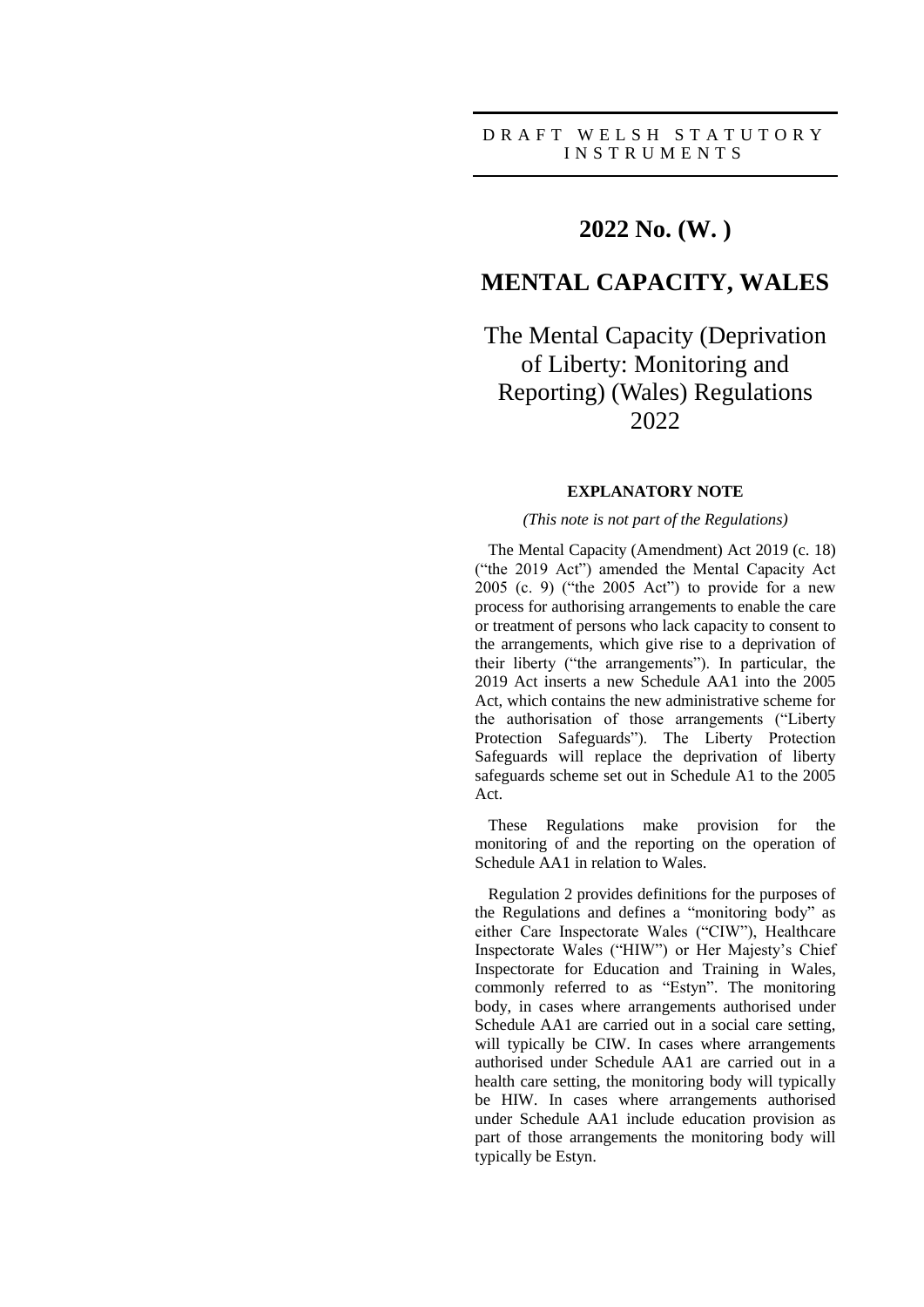Regulation 3 provides that a monitoring body must monitor and report on the Liberty Protection Safeguards in relation to Wales.

Regulation 4 provides that a monitoring body may produce a joint report with another monitoring body on the operation of the Liberty Protection Safeguards.

Regulation 5 provides that a monitoring body may request assistance from another monitoring body in connection with its duties to monitor and report on the Liberty Protection Safeguards under regulation 3.

Regulation 6 specifies the powers of the monitoring body in connection with its monitoring and reporting duties under regulation 3. The powers specified in regulation 6 include a power to visit any place where an authorised arrangement is being carried out, meet with the cared-for person and inspect certain records relating to the care and treatment of the cared-for person. In exercising these powers the monitoring body has a duty to have regard to any Code of Practice issued under section 42 of the 2005 Act.

Regulation 7 makes provision for the conduct of meetings by the monitoring body.

Regulation 8 provides that a Welsh responsible body must notify a monitoring body if it begins the process for authorising arrangements under the Liberty Protection Safeguards and if it authorises, renews or varies an authorised arrangement and that an authorised arrangement has ended. A responsible body must also provide to a monitoring body such information as the monitoring body may reasonably request for the purpose of carrying out its functions.

Further information on the operation of these Regulations and on the monitoring and reporting of the Liberty Protection Safeguards is set out in the Monitoring and Reporting Strategy for Wales.

The Welsh Ministers' Code of Practice on the carrying out of Regulatory Impact Assessments was considered in relation to these Regulations. As a result, a regulatory impact assessment has been prepared as to the likely costs and benefits of complying with these Regulations. A copy of the Monitoring and Reporting Strategy for Wales and the Regulatory Impact Assessment can be obtained from the Mental Health, Substance Misuse and Vulnerable Groups Division, Welsh Government, Cathays Park, Cardiff CF10 3NQ.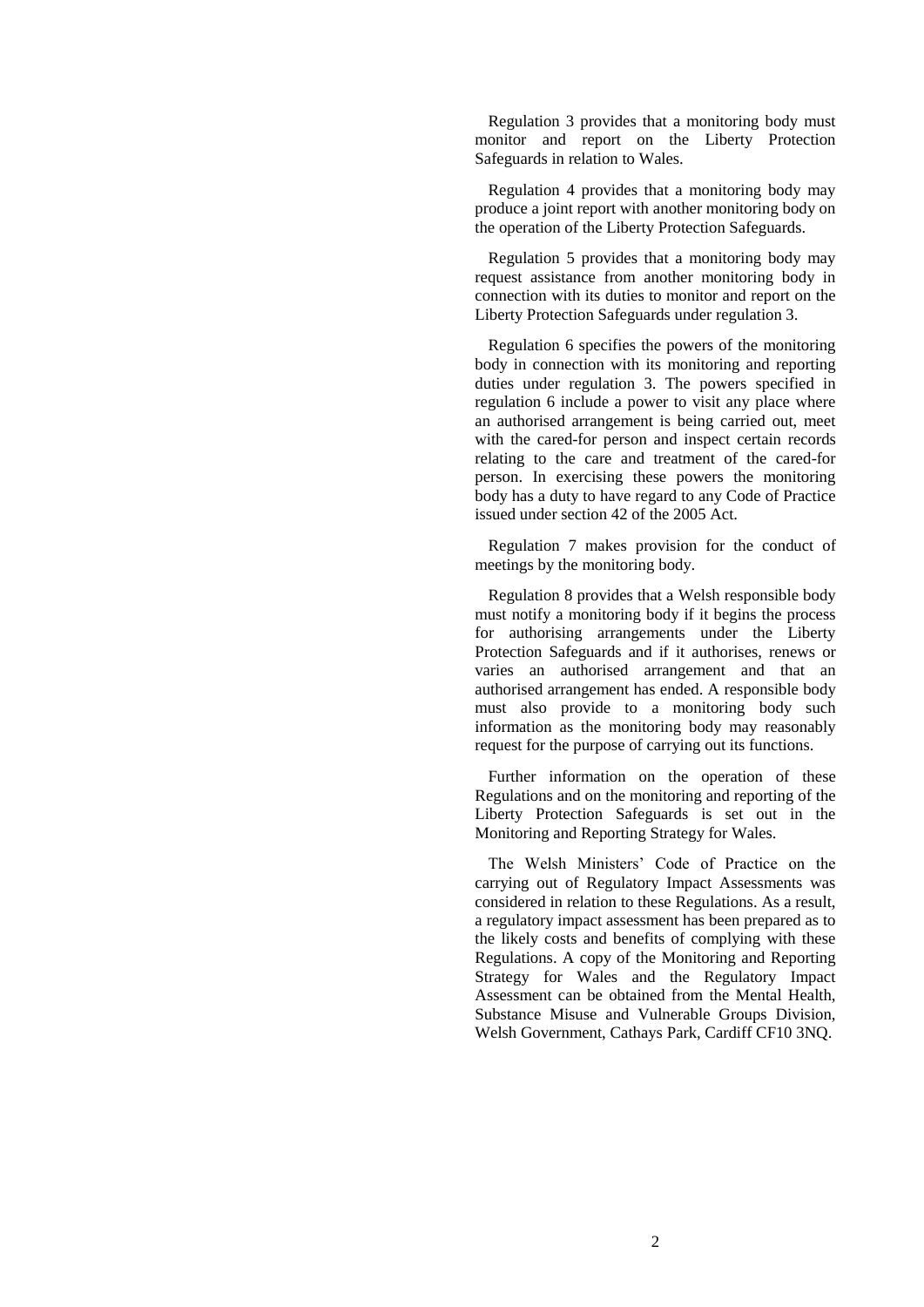D R A F T W E L S H S T A T U T O R Y I N S T R U M E N T S

## **2022 No. (W. )**

# **MENTAL CAPACITY, WALES**

# The Mental Capacity (Deprivation of Liberty: Monitoring and Reporting) (Wales) Regulations 2022

| Made                                          | *** |
|-----------------------------------------------|-----|
| Laid before Senedd Cymru<br>Coming into force | *** |
|                                               | *** |

The Welsh Ministers make the following Regulations in exercise of the powers conferred by paragraph 44(1) and (2) of Schedule AA1 to the Mental Capacity Act 2005(**1**).

#### **Title, commencement and application**

**1.**—(1) The title of these Regulations is the Mental Capacity (Deprivation of Liberty: Monitoring and Reporting) (Wales) Regulations 2022.

(2) These Regulations come into force on \*\*\* 2022.

(3) These Regulations apply in relation to Wales.

#### **Interpretation**

<u>.</u>

**2.** In these Regulations—

"the 2005 Act" ("*Deddf 2005*") means the Mental Capacity Act 2005;

"arrangements" ("*trefniadau*"), "authorisation" (*"awdurdodiad*"), "authorisation record" ("*cofnod awdurdodiad*"), "cared-for person" ("*person y gofelir amdano*") and "responsible body" ("*corff cyfrifol*") have the meanings given in paragraph 3 of Schedule AA1;

<sup>(</sup>**1**) 2005 c. 9. Schedule AA1 was inserted by section 1(4) of the Mental Capacity (Amendment) Act 2019 (c. 18). *See* definition of "appropriate authority" in paragraph 44(3)(b) of that Schedule.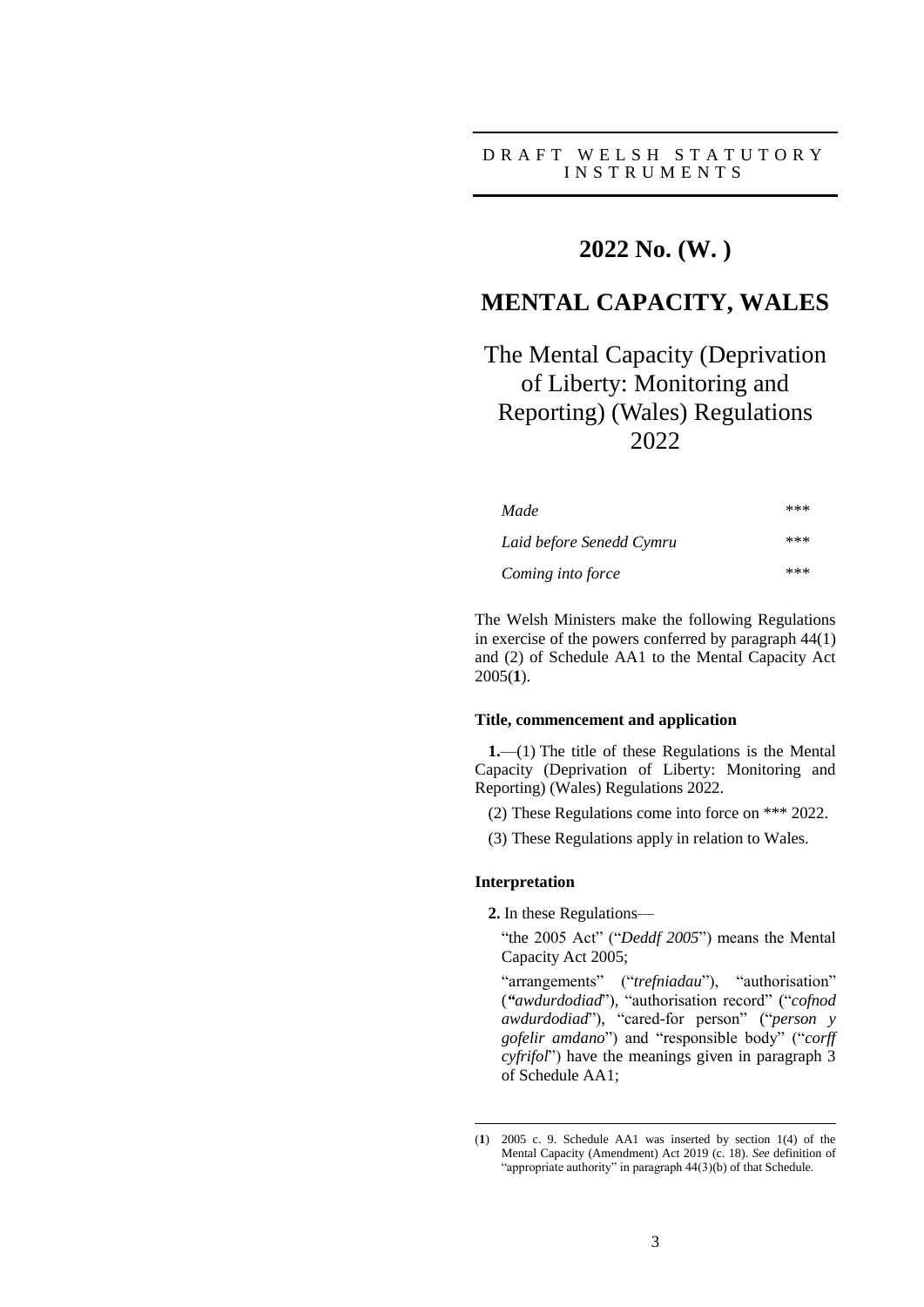"CIW" ("*AGC*") means Care Inspectorate for Wales(**1**);

"Estyn" ("*Estyn*") means Her Majesty's Inspectorate for Education and Training in Wales;

"HIW" ("*AGIC*") means Healthcare Inspectorate for Wales(**2**);

"monitoring body" ("*corff monitro*") means—

- (a) CIW,
- (b) HIW, or
- (c) Estyn;

"relevant person" ("*person perthnasol*") means a person engaged in caring for a cared-for person or a person interested in a cared-for person's welfare;

"Schedule AA1" ("*Atodlen AA1*") means Schedule AA1 to the 2005 Act.

#### **Duty of a monitoring body to monitor and report**

**3.**—(1) A monitoring body must monitor the operation of Schedule AA1 in relation to Wales.

(2) A monitoring body must provide a report in writing to the Welsh Ministers on the operation of Schedule AA1, insofar as the monitoring body has a duty to monitor its operation under paragraph (1), at such intervals as the Welsh Ministers may from time to time request.

#### **Joint reports**

<u>.</u>

**4.** The Welsh Ministers may request a monitoring body to produce a joint report with one or more of the other monitoring bodies in pursuance of its duty under regulation 3(2).

#### **Assistance with monitoring and reporting**

**5.**—(1) A monitoring body may request assistance from another monitoring body, including in relation to the matters specified in regulation 4, 7 or 8, for the purposes of carrying out its duty under regulation 3 if they think that such assistance—

- (a) will have a positive effect on the manner in which the monitoring body carries out its duty, or
- (b) will assist the monitoring body in achieving its duty.

<sup>(</sup>**1**) CIW is an operationally distinct division of the Department of Health and Social Services within the Welsh Government acting on behalf of the Welsh Ministers.

<sup>(</sup>**2**) HIW is an operationally distinct division of the Department of Health and Social Services within the Welsh Government acting on behalf of the Welsh Ministers.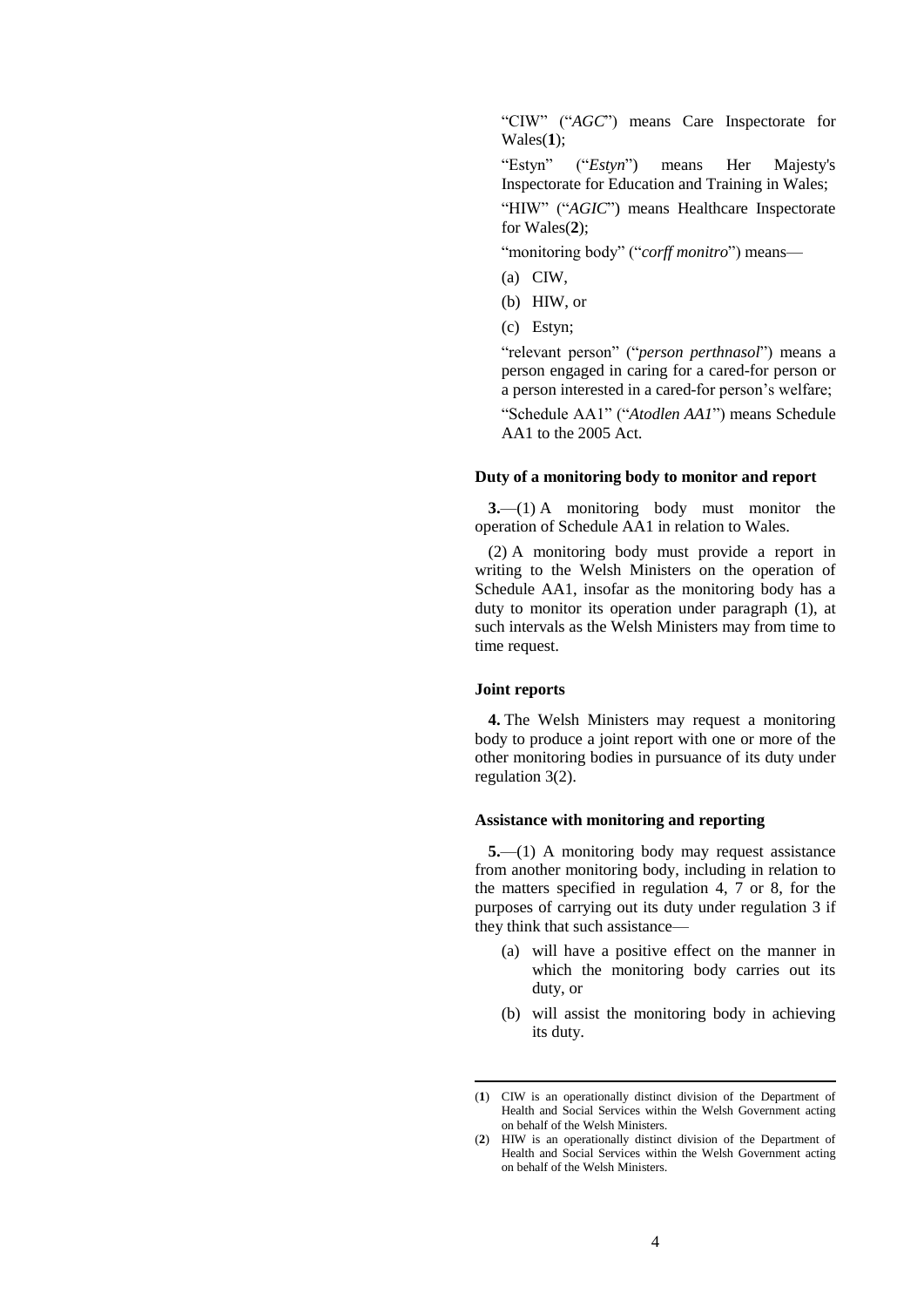(2) A monitoring body must comply with a request made by another monitoring body under paragraph (1) unless it—

- (a) is prevented from assisting in the manner requested by any enactment or other rule of law,
- (b) thinks that such assistance would otherwise be incompatible with its own duty under regulation 3, or
- (c) thinks that such assistance would have an adverse effect on its own duty under regulation 3.

#### **Monitoring and reporting: monitoring body powers**

**6.**—(1) A monitoring body may, for the purposes of carrying out its duties under regulations 3 and 4—

- (a) subject to paragraph (2), visit any place where an authorised arrangement is being carried out;
- (b) subject to paragraph (3), meet with a cared-for person who is subject to an authorisation;
- (c) require access to, and inspect, records relating to the care or treatment of a cared-for person who is subject to an authorisation;
- (d) meet with a relevant person.

(2) Where an authorised arrangement is being carried out in a private dwelling or in a part of a premises used as a private dwelling, a monitoring body must seek permission prior to visiting.

(3) A monitoring body may meet with a cared-for person who is subject to an authorisation only if—

- (a) that person has capacity to consent to meeting with the monitoring body and does so consent;
- (b) where that person does not have capacity to consent to meeting with the monitoring body, the requirements of paragraph (4) are satisfied.

(4) The requirements to be satisfied for the purposes of paragraph  $(3)(b)$  are that—

- (a) either a donee of a lasting power of attorney granted by the cared-for person, or a deputy appointed for the cared-for person by the court, makes a valid decision that such a meeting is in the cared-for person's best interests, or
- (b) where there is no donee of a lasting power of attorney or deputy appointed by the court, a person engaged in caring for the cared-for person or interested in the cared-for person's welfare decides that such a meeting is in the cared-for person's best interests.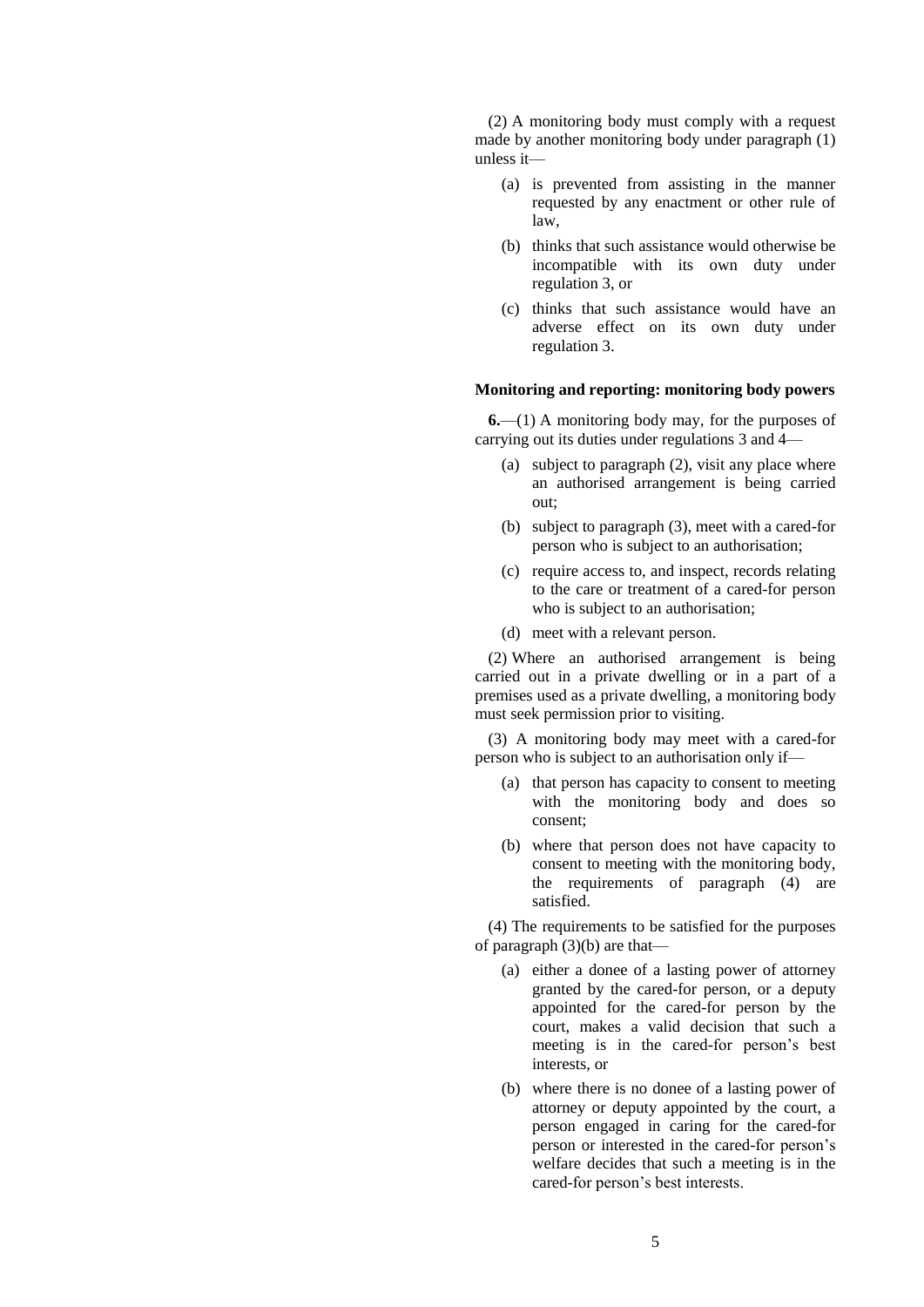(5) For the purpose of paragraph  $(4)(a)$ , a decision of a donee of a lasting power of attorney or of a deputy appointed by the court is valid if it is made—

- (a) within the scope of the donee's or deputy's authority, and
- (b) in accordance with Part 1 of the 2005 Act.

(6) A decision made by a person under paragraph (4)(b) must be made in accordance with Part 1 of the 2005 Act.

### **Conduct of meetings**

**7.**—(1) A meeting with a cared-for person pursuant to regulation  $6(1)(b)$  may be—

- (a) held at the place where the authorisation is being carried out or at any other place;
- (b) a meeting in person or, if appropriate, a meeting that is conducted using audio or video conferencing facilities.

(2) Where regulation  $6(3)(a)$  applies and the cared– for person requests that the meeting be held in private, the monitoring body must conduct that meeting in private with the cared-for person.

#### **Notification**

**8.**—(1) A responsible body must notify a monitoring body on a regular basis of the following—

- (a) that the responsible body is carrying out its functions under Schedule AA1 with a view to determining whether to authorise arrangements in respect of a person and the date on which it started that process;
- (b) that the responsible body, after carrying out its functions under Schedule AA1, has determined not to authorise arrangements in respect of that person and the date of that determination;
- (c) that the responsible body has authorised arrangements under paragraph 18 or 19 of Schedule AA1 and the—
	- (i) date on which the responsible body gave the authorisation,
	- (ii) date from which the authorisation has effect, and
	- (iii) details of the arrangements as recorded in the authorisation record;
- (d) that the responsible body has renewed an authorisation under paragraph 32 of Schedule AA1 and the—
	- (i) date on which it renewed the authorisation, and